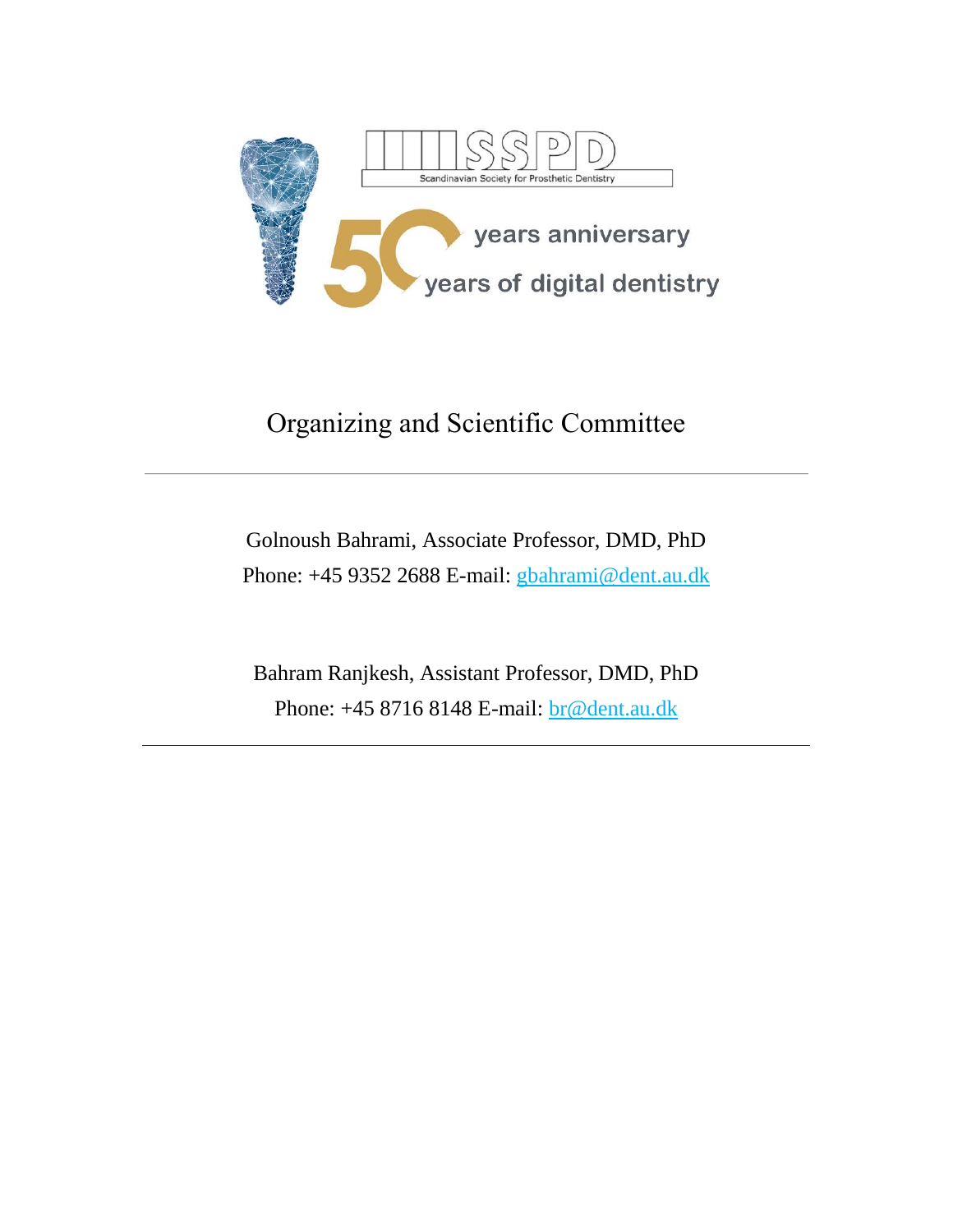Dear colleagues,

It is a pleasure to warmly welcome you to the  $50<sup>th</sup>$  annual SSPD meeting in Aarhus, Denmark.

It has been 10 years since the last SSPD meeting was held in Aarhus. Digital dentistry has since revolutionized the diagnosis, planning, and treatment in dentistry. The 50 years anniversary of SSPD meeting in 2022 coincides with 50 years of digital dentistry history. During this scientific meeting, the invited world-class speakers will present the latest updates on both tooth- and implant-supported prosthodontic rehabilitation using conventional and digital technology.

We look forward to welcoming you again to beautiful Aarhus city [\(www.visitaarhus.com](http://www.visitaarhus.com/)*)* and hope that you will enjoy both the scientific and the social program and interactions with Scandinavian and international prosthodontists.

Last but not least, we would like to thank our sponsors for making this meeting possible.

Best regards

Golnoush Bahrami and Bahram Ranjkesh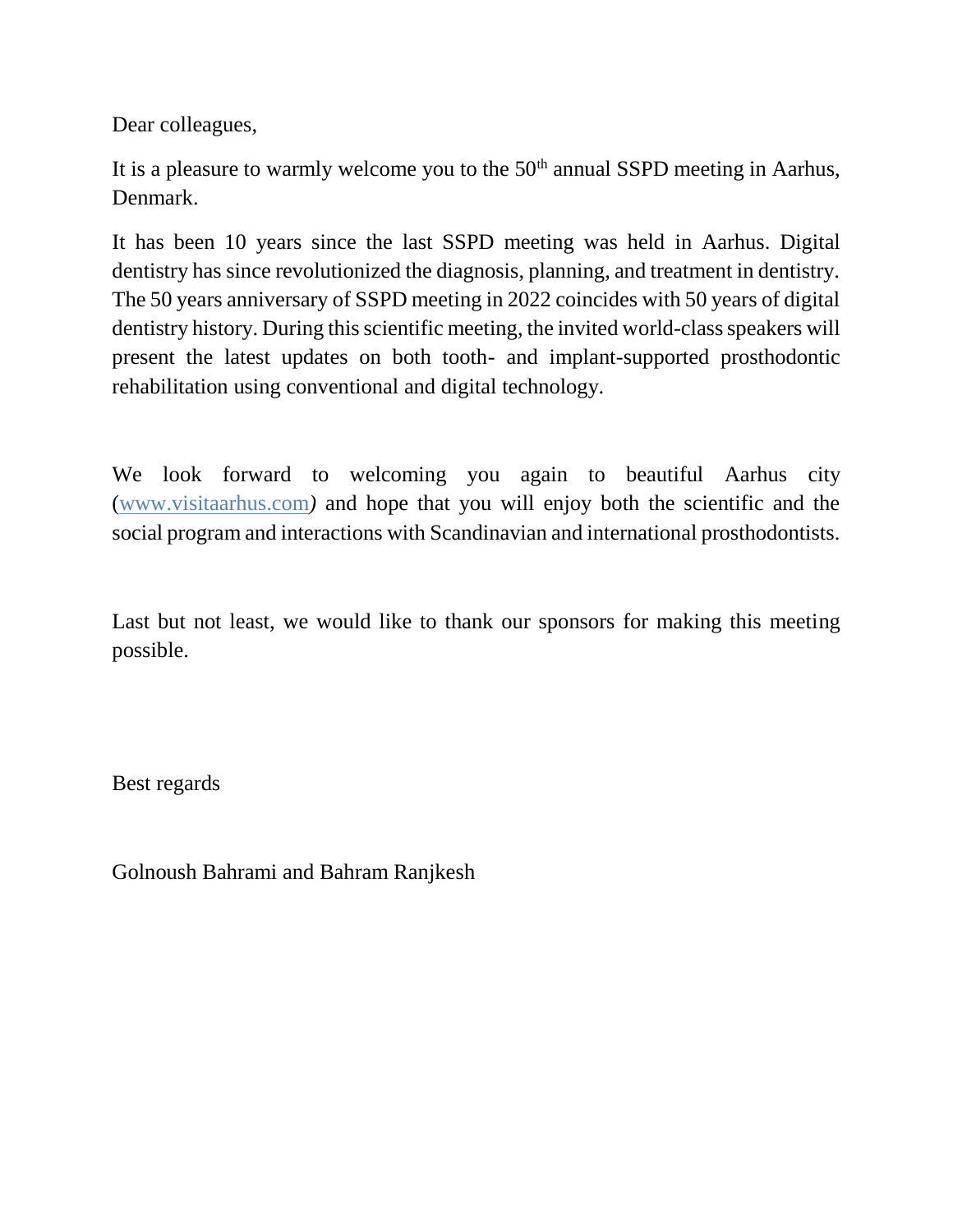This year's scientific conference will reflect:

# digital dentistry in prosthodontics

[Scientific Program \(Preliminary\)](http://www.sspd.no/docs/scientific_programme_-_preliminary.pdf)

*Invited speakers* 

*Prof. Francois Duret (keynote speaker) Prof. Irena Sailer, University of Geneva, Switzerland (keynote speaker) MDT Vincent Fehmer, University of Geneva, Switzerland Prof. Per Vult von Steyern, Malmö University, Sweden Prof. Klaus Gotfredsen, University of Copenhagen, Denmark Associate Prof. Rubens Spin Neto, Aarhus University, Aarhus, Denmark Chief Dental technician, Dirk Leonhardt, Aarhus University, Aarhus, Denmark*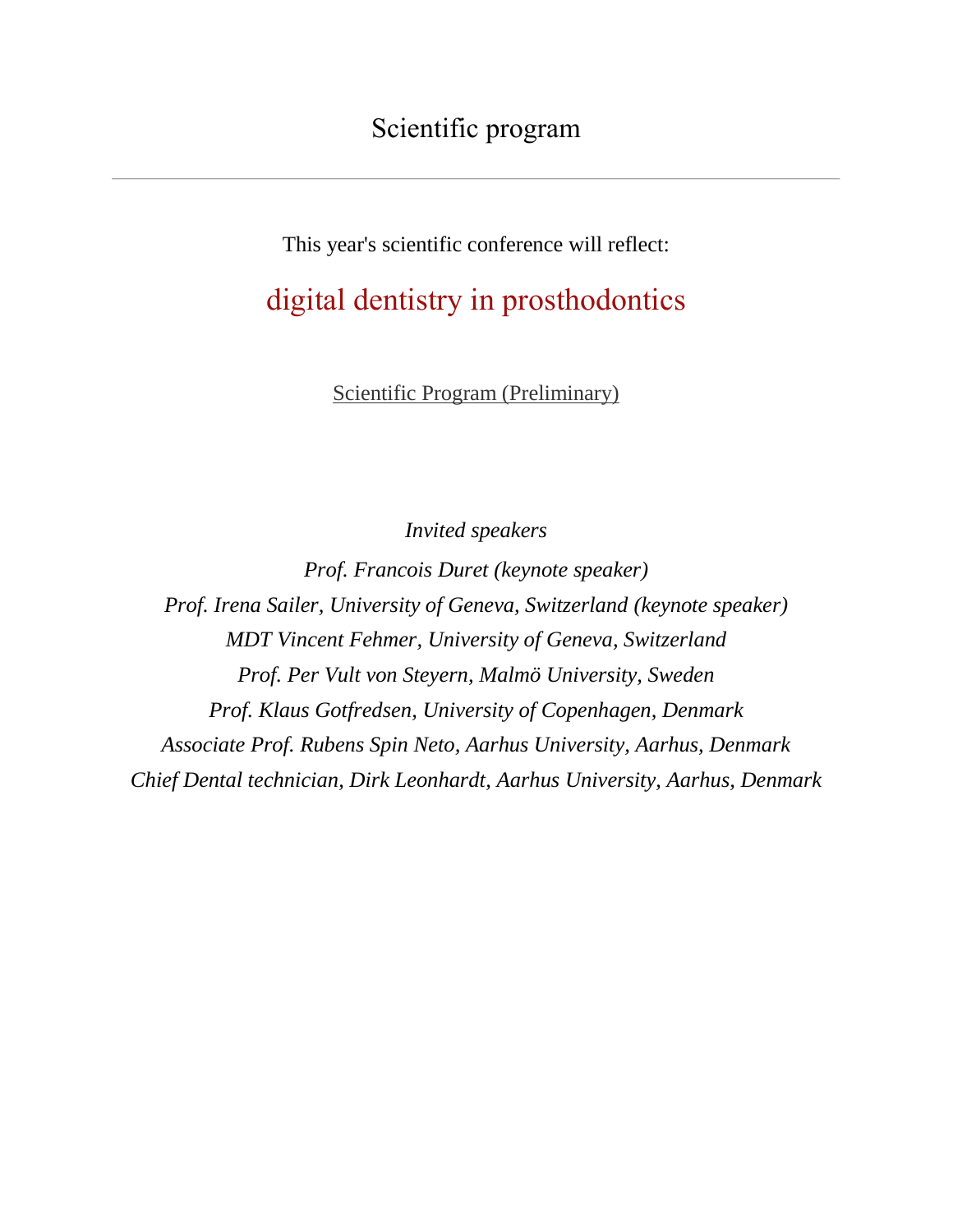#### Thursday 18 August

| $16:00 - 18:30$ | <b>Registration at Comwell Hotel</b> |
|-----------------|--------------------------------------|
| $19:00 - 20:30$ | Reception at Aarhus City Hall        |

Friday 19 August

- 09:00 09:15 Opening ceremony
- $09:15 10:15$ Prof. Francois Duret: The twenty first dental CadCam years (1970-1990)
- $10:15 10:45$ Coffee and exhibition
- $10:45 12:00$ Prof. Irena Sailer / MDT Vincent Fehmer: Prosthodontics in time of digitalization I
- $12:00 13:00$ Lunch, coffee, and exhibition
- 13:00 14:00 Prof. Irena Sailer / MDT Vincent Fehmer: Prosthodontics in time of digitalization II
- $14:00 14:30$ Coffee and exhibition
- $14:30 15:30$ Prof. Per Vult von Steyern: Updates on dental ceramics
- $15:30 16:00$ Open panel
- $16:00 17:00$ Poster session
- $19:00 -$ Conference dinner at Herman's restaurant (Tivoli Friheden)

#### Saturday 20 August

| $08:00 - 09:00$ | General assembly / coffee and exhibition                                |
|-----------------|-------------------------------------------------------------------------|
| $09:00 - 10:00$ | Dirk Leonhardt / Bahram Ranjkesh: 3D printing: techniques and materials |
| $10:00 - 11:00$ | Rubens Spin Neto: CBCT, digital planning of implant surgery             |
| $11:00 - 11:30$ | Coffee and exhibition                                                   |
| $11:30 - 12:30$ | Klaus Gotfredsen: Implant-supported rehabilitation                      |
| $12:30 - 12:45$ | Goodbye                                                                 |
| $12:45 - 13:30$ | Lunch (to $go)$                                                         |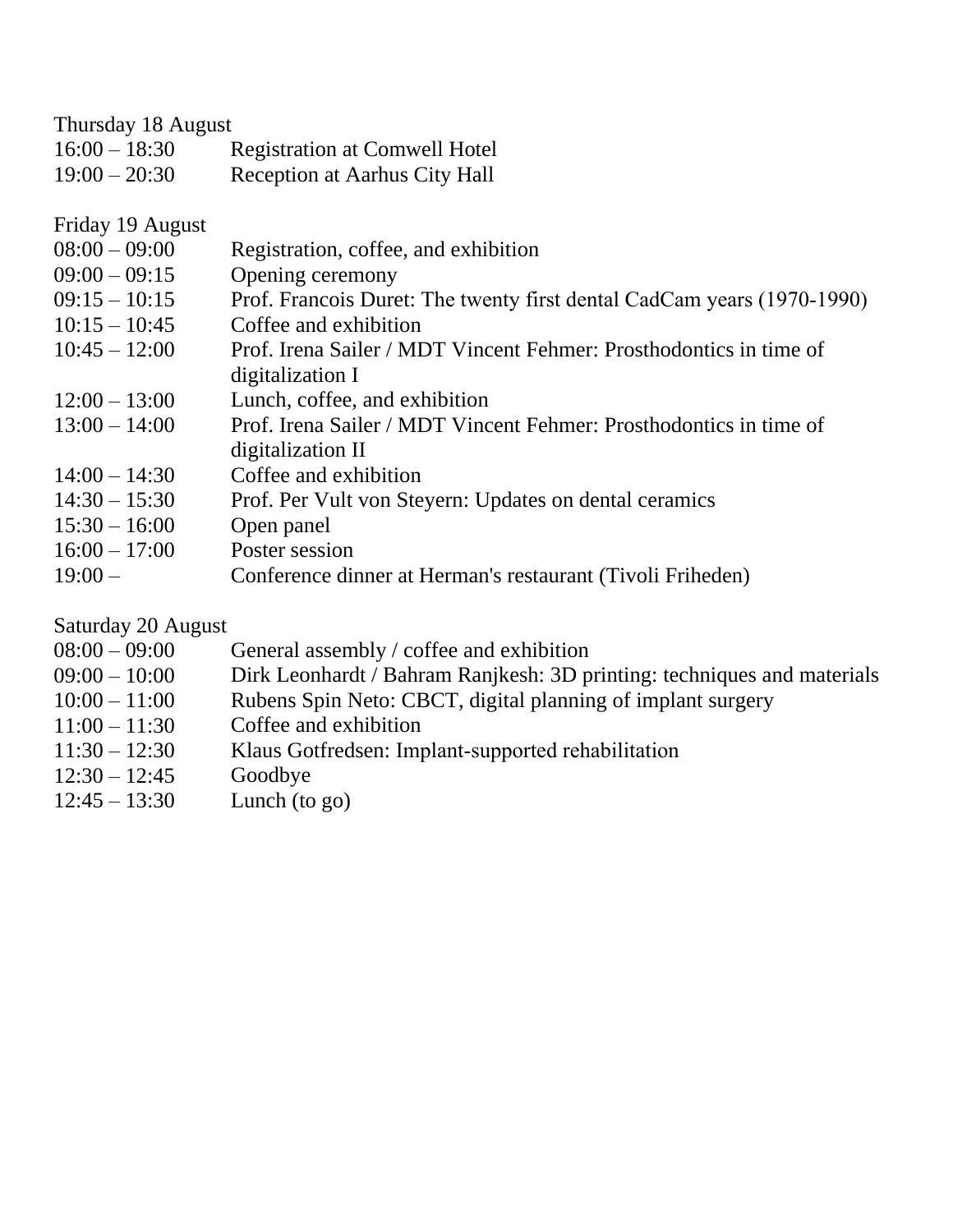### *Important dates*

Conference August  $18 - 20$ <sup>th</sup> 2022 Call for abstracts April 1<sup>st</sup> 2022 Extended abstract submission deadline Jun 30<sup>th</sup> 2022 Notification of acceptance of abstract June 15<sup>th</sup> 2022 Early registration fee until June 18th 2022 Low cancellation administration fee July  $1<sup>st</sup> 2022$ Non-refundable cancelation after July 1<sup>st</sup> 2022

### *Language*

The conference will be conducted in English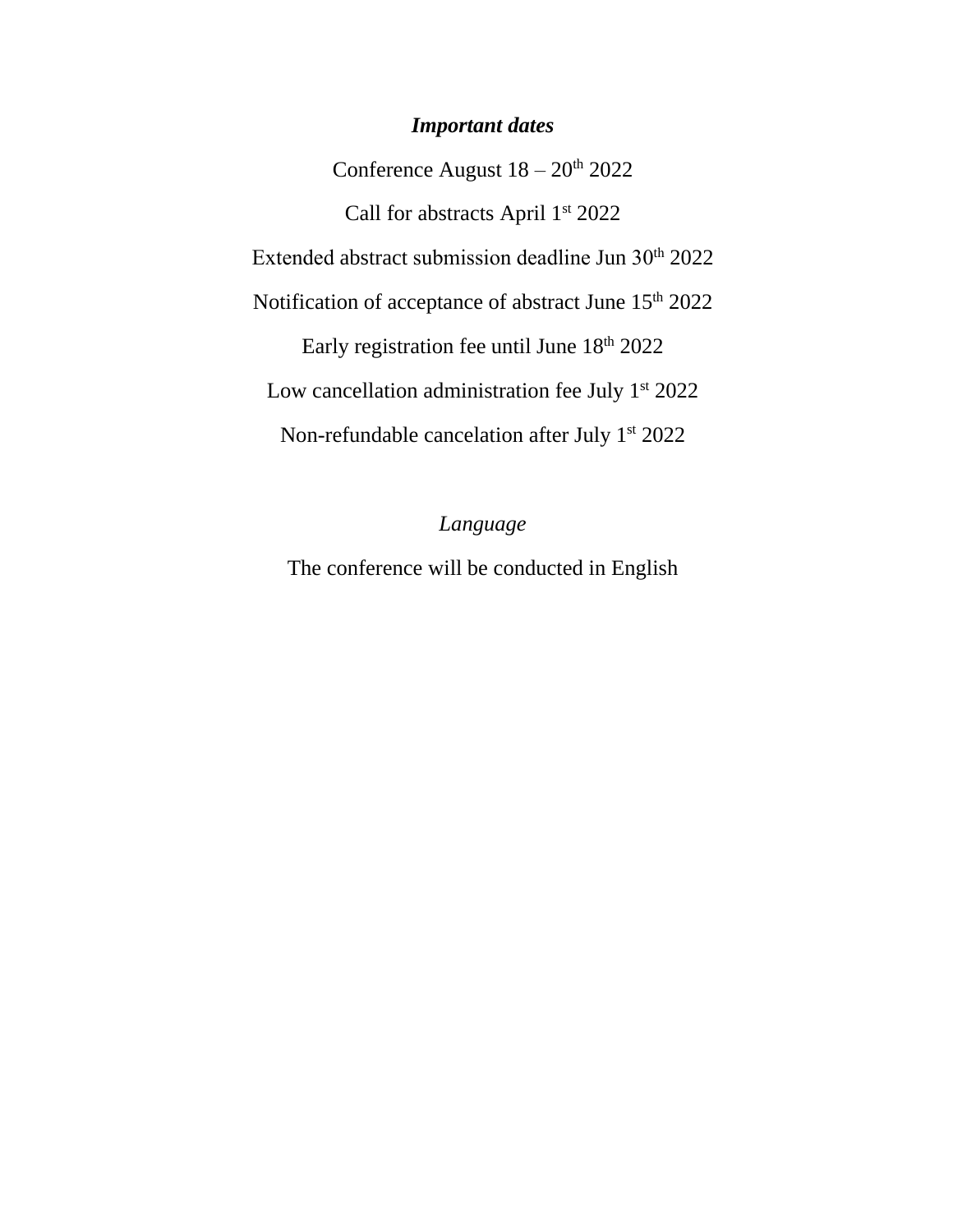All participants must submit completed online registration form at <https://kongresk.eventsair.com/sspd/sspd22/Site/Register>

The registration link is also available at [www.SSPD.no](http://www.sspd.no/)

Registration forms, hotel reservations and all correspondence concerning

registration and accommodation (payment, charges, cancellation, social program

etc.) must be sent to:

KongresKompagniet A/S, Rådhuspladsen 5, 1., DK - 8000 Aarhus C,

Phone: +45 8629 6960

[sspd2022aarhus@kongreskompagniet.dk](mailto:sspd2022aarhus@kongreskompagniet.dk)

All amounts incl. VAT

PhD, postgradute, and pregraduate students DKK 3200 DKK 4200 Dinner for accompanying person DKK 1050 DKK 1050

REGISTRATION FEES\* UNTIL JUNE 18 FROM JUNE 18

Member DKK 4800 DKK 5800 Non-member DKK 5400 DKK 6400

\* The registration fee includes access to all scientific sessions, the exhibition area, coffee, tea, refreshments, lunch, welcome reception at Aarhus City Hall (August 18), conference dinner at Herman's restaurant (Tivoli Friheden) (August 19), the Tivoli gardens entrance including Fridays concert.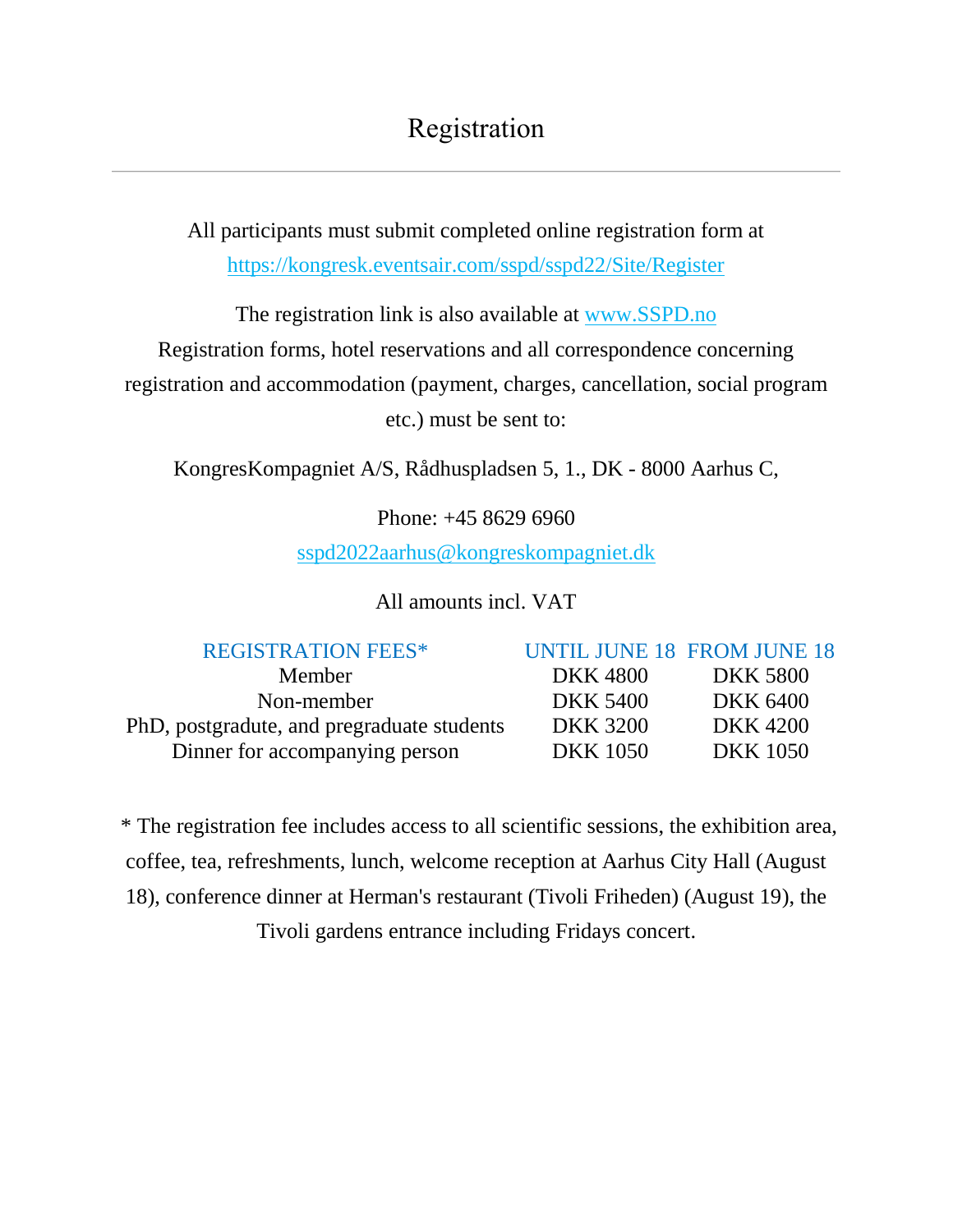### **Comwell Aarhus** *(Værkmestergade 2, 8000 Aarhus C)*

The venue is centrally located and is close to Aarhus harbor and is easy accessible by sea, road or train.



Read more:<https://comwell.com/hoteller/comwell-hotel-aarhus>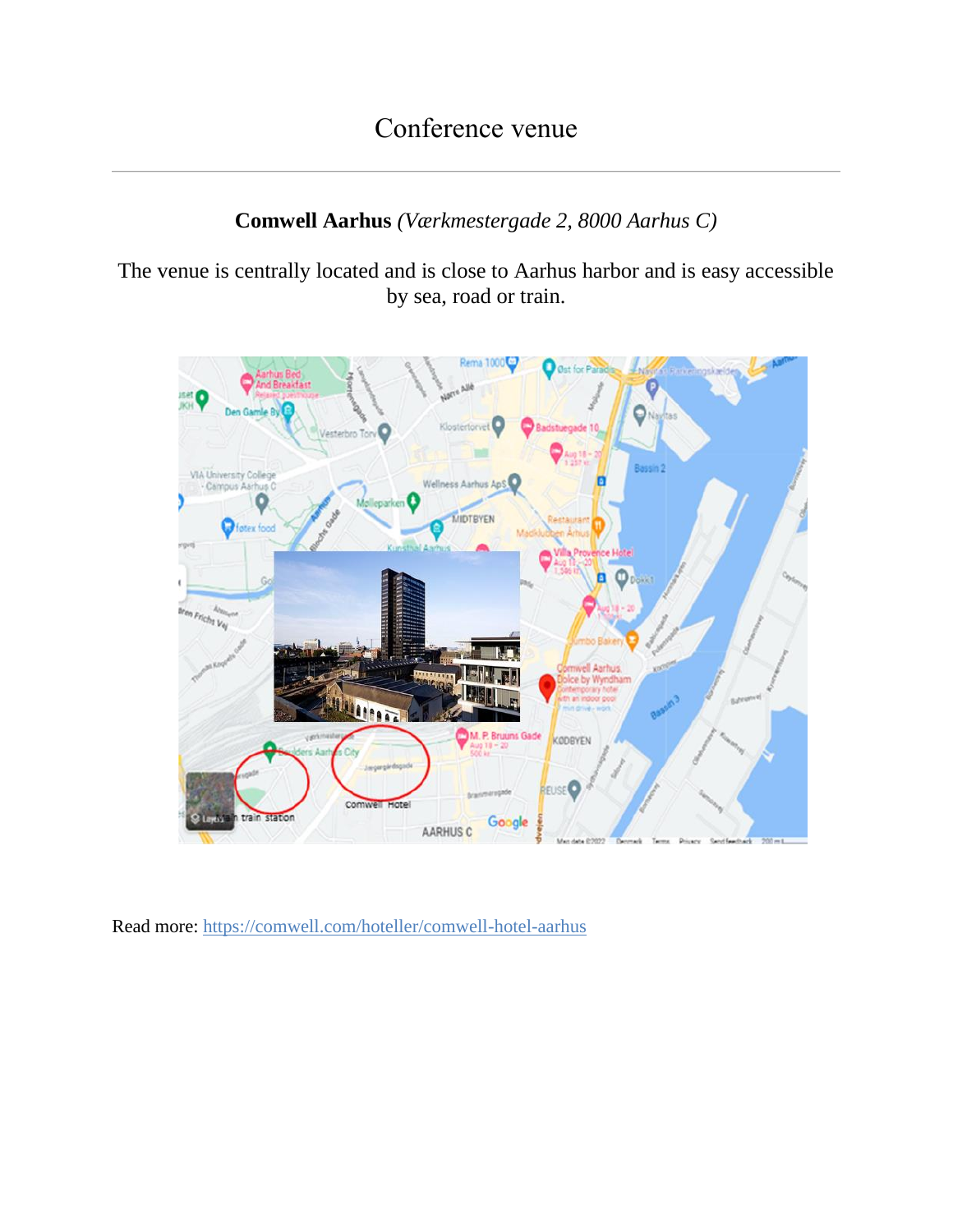## Social events

The social events are arranged for all participants. Please indicate on the registration, if you wish to participate, which is incl. in the registration fee.

> Welcome reception at Aarhus City Hall (Aarhus Rådhus) Aarhus Rådhus, Sønder Allé 2, 8000 Aarhus Thursday 18 August, 19:00 to 20:30 Limited to 100 participants



Read more:<https://www.aarhus.dk/om-kommunen/aarhus-raadhus/historien-om-aarhus-raadhus/>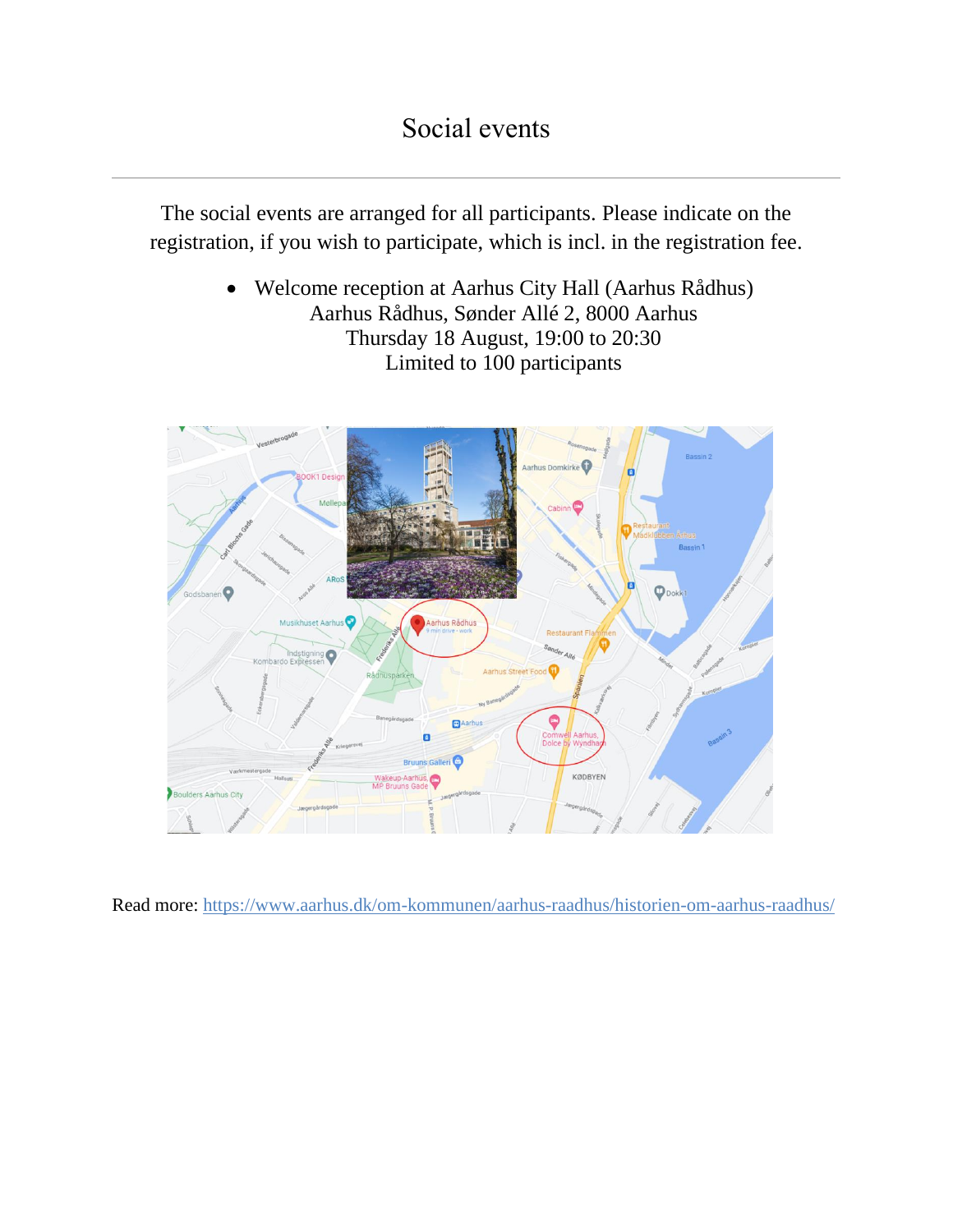Conference dinner at Herman's restaurant (Tivoli Friheden) and concert at Tivoli gardens [\(Fed Fredag 2022: Christopher -](https://friheden.dk/det-sker/fed-fredag-2022-christopher-1908/) 19/08 (friheden.dk) Friday 19 August, 19:00 to 24:00

A bus transfer will be available directly from the conference venue to Tivoli Friheden



Read more:<https://friheden.dk/hermans/>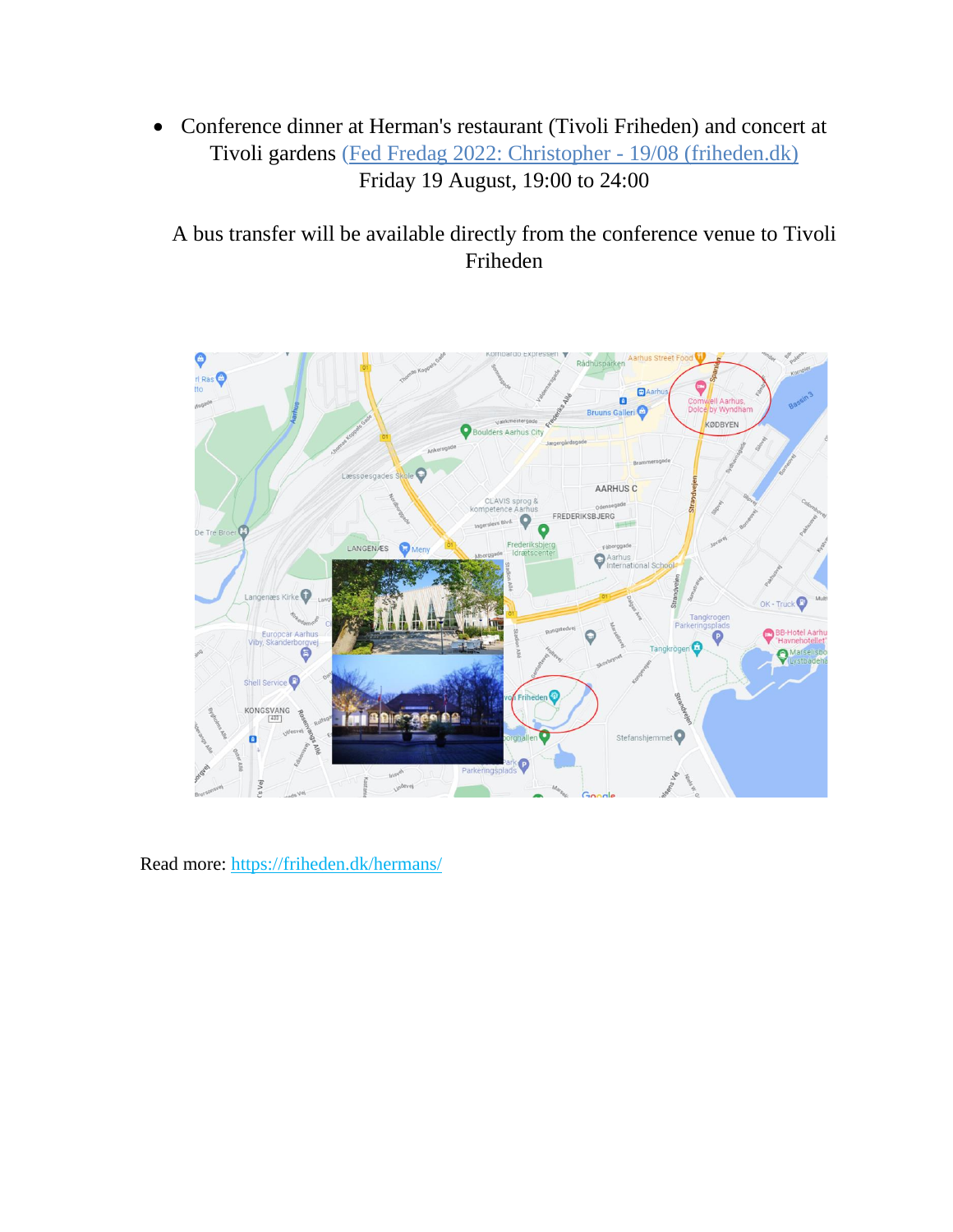## Accommodation

Accommodation is possible at Comwell Hotel and Cabinn Hotel (800 meters to the conference venue), Aarhus city center. Please state your preference on the registration form. In order to obtain the specified price, your reservation must be made through KongreKompagniet during the registration.

The hotels are booked on a first come, first served basis.

### *Payment*

Payment must be in DKK and paid by credit card or invoice.

Please state your name, address and "SSPD2022" on all documents.

### *Confirmation of your registration and hotel reservation*

KongresKompagniet will send you a confirmation of your registration and hotel reservation upon receiving of your registration form and registration fee.

Please bring along these receipts for presentation at the registration desk on your arrival.

### *Cancellation refund policy*

Cancelling must be in writing and sent to KongresKompagniet.

In case of cancellation no later than July  $1<sup>st</sup>$ , the full amount less a cancellation fee of DKK 500 will be refunded.

In case of cancellation after July 1, no refund will be made.

Refund claims must include name of the bank, bank address, IBAN, SWIFT / BIC code, account number and name of the account owner for money transfers. All refunds will be processed after the conference.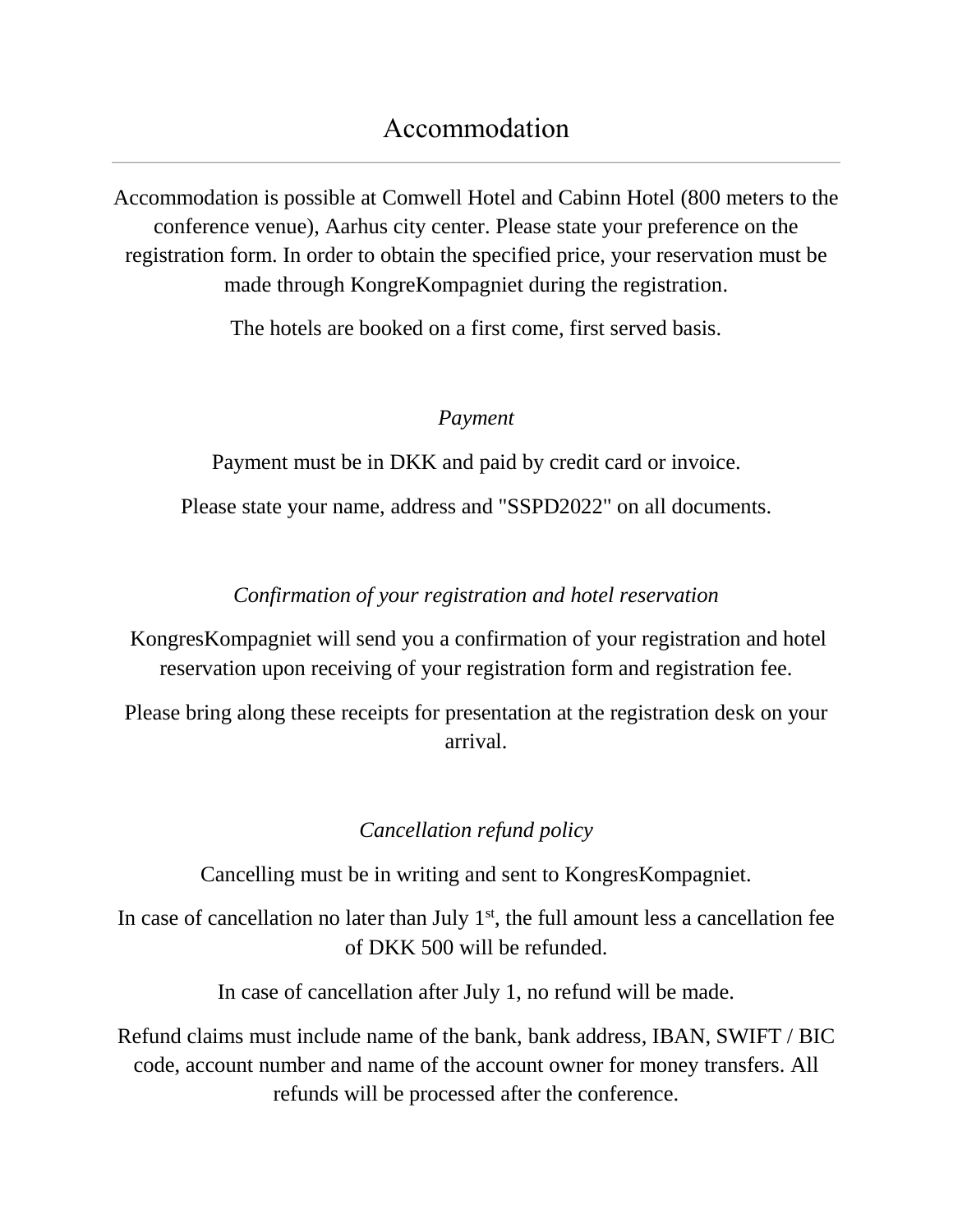### *Insurance and liability*

Neither the organizers, nor the Concert Hall take any responsibility for injury or damage involving persons or property during the conference. Participants are advised to take their own health and travel insurance.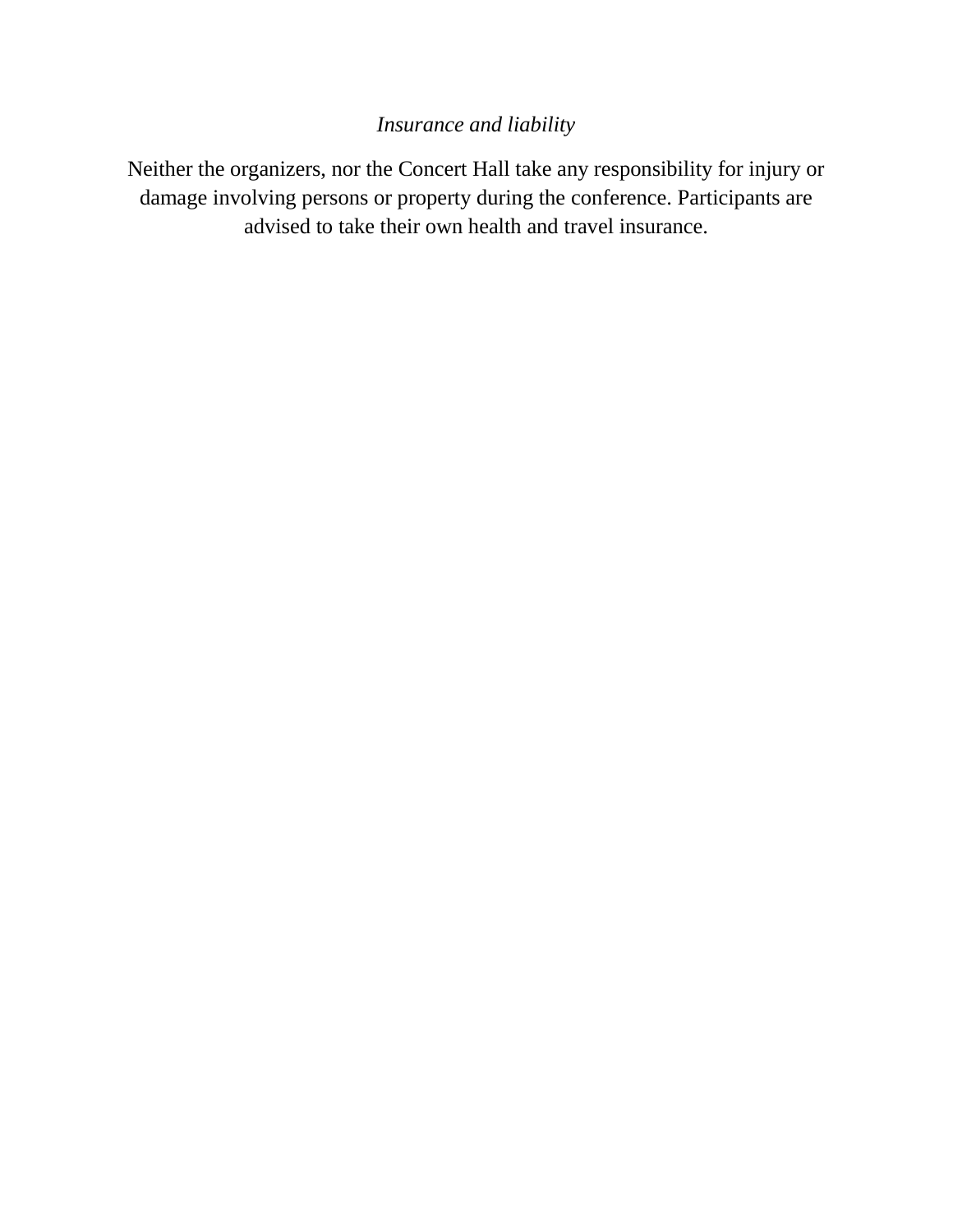## Travel information

Getting to Denmark is easy. Denmark is a peninsular in Northern Europe, which means you can go by car or train from any of the North European countries. Aarhus is close to the E45 motorway.

There are flights from several destinations throughout the world to three different airports in Denmark. If you arrive in Copenhagen Airport, you can either choose to fly on to Billund Airport, Aarhus Airport, or you can travel by train or rent a car. From Billund and Aarhus Airport there are airport busses to Aarhus.

### *By plane*

**Aarhus Airport** located 40 km northeast of Aarhus, offers direct international flight.

**Billund Airport** located 100 km south of Aarhus, which offers broader international flight worldwide

**Copenhagen Airport** with 65 airlines operating from Copenhagen Airport, and with more than 20 million passengers every year, is Scandinavia's second biggest airport.

#### *Getting to Aarhus*

Airport shuttle busses

There is a bus service to Aarhus from both airports. Tickets are sold on the bus paid in DKK and credit cards are accepted. The travel time from Aarhus Airport to the city of Aarhus is approx. 50 minutes. One-way fare from Aarhus DKK 115.

The travel time from Billund to Aarhus is approx. 1 hour. One-way fare from Billund DKK 162. There are predefined stops along the route; final stop is at the bus station (Aarhus Rutebilstation) - 400 m from the conference venue / Comwell Hotel.